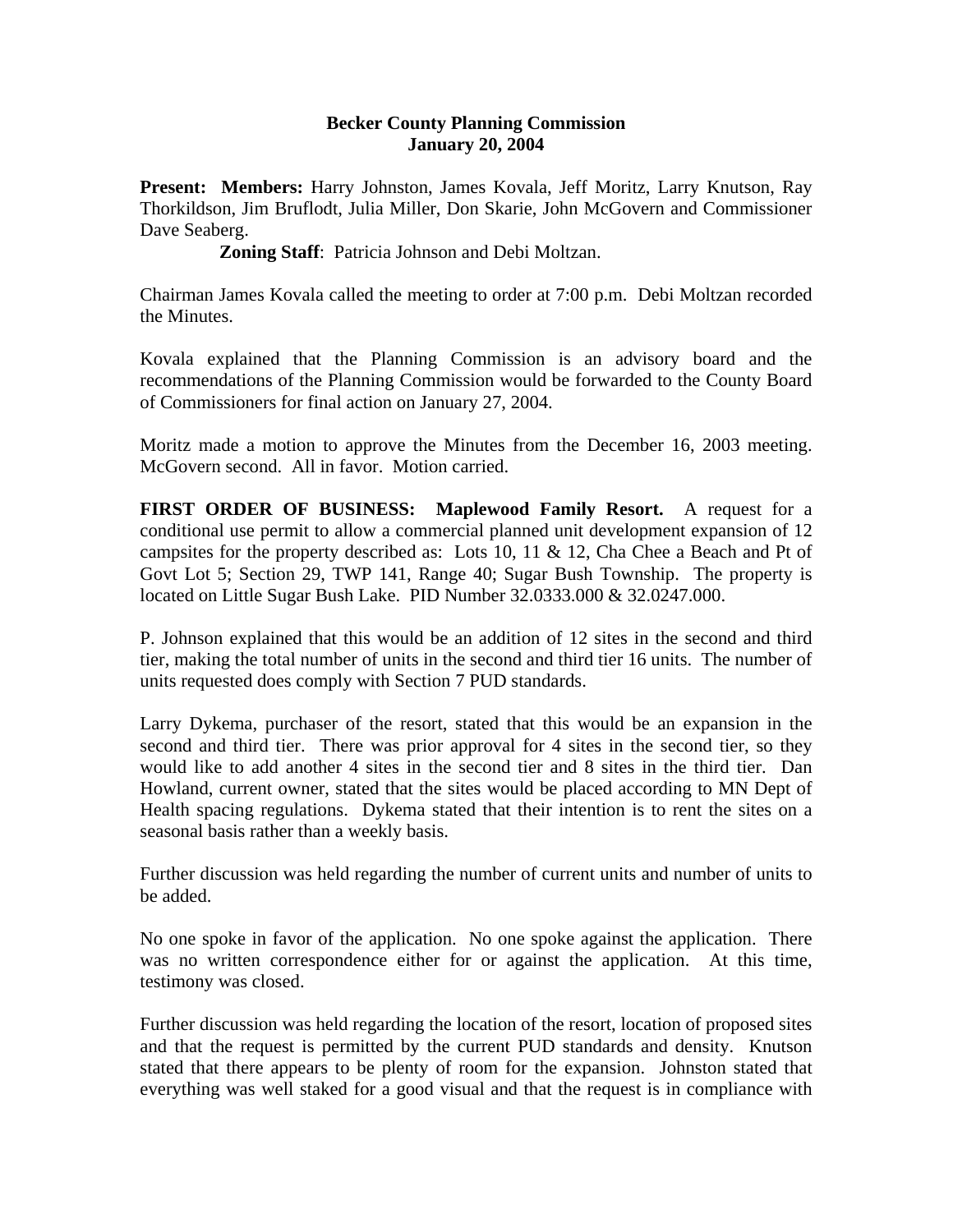the current PUD standards of Section 7. Based on average unit size of 400 sq ft and 50% multiplier, 8 units are allowed in the second tier. Based on average unit size of 400 sq ft and 100 and multiplier of 100%, 8 units are allowed in the third tier.

**Motion:** Knutson made a motion to approve a conditional use permit for a commercial PUD that would allow, under current PUD standards and multipliers, 8 units in the second tier (based on average unit size of 400 sq ft and 50% multiplier) and 8 units in the third tier (based on average unit size of 400 sq ft and 100% multiplier) based on the fact that the request is in compliance with the current PUD standards outlined in Section 7. Johnston second. All in favor. Motion carried.

**SECOND ORDER OF BUSINESS: Todd Olson.** A request for approval of a certificate of survey consisting of two parcels, one parcel being 2.51 acres in size and one parcel being 3.05 acres in size has been filed for the property described as: Pt of Govt Lot 1, Section 27, TWP 139, Range 43. The property is located on Stake Lake, PID Number 18.0172.000.

Scott Walz, surveyor, explained the application to the Board. Olson is in the process of purchasing this property and would like to split the property into two parcels. The lots would remain agricultural and meet the agricultural requirements.

Discussion was held by the Board regarding the lot size and the fact that the road rightof-way is included in the lot area. Walz stated that the Ordinance does not exclude road right-of-way in lot area in a certificate of survey, unless the road is a public dedicated road. This road is not a public dedicated road. Walz stated that he can show the area less the road right-of-way, but the correct thing to do is to change the Ordinance to reflect this.

Speaking in favor of the application was Randy Peterson, Lake Park Township. Peterson stated that the Township is concerned as to whether or not the lots are buildable. If they are buildable and meet the Ordinance standards, the TWP has no objection. No one spoke against the application. There was no written correspondence either for or against the application. At this time, testimony was closed.

At this time, Waldo Johnson joined the meeting.

Further discussion was held regarding the lot location, lake classification and lot size.

**Motion:** Thorkildson made a motion to approve the certificate of survey to allow two tracts of land, one tract being 2.51 acres in size and one tract being 3.05 acres in size, based on the fact that the certificate does meet the criteria of the Zoning Ordinance and Subdivision Ordinance. Miller second. All in favor. Motion carried.